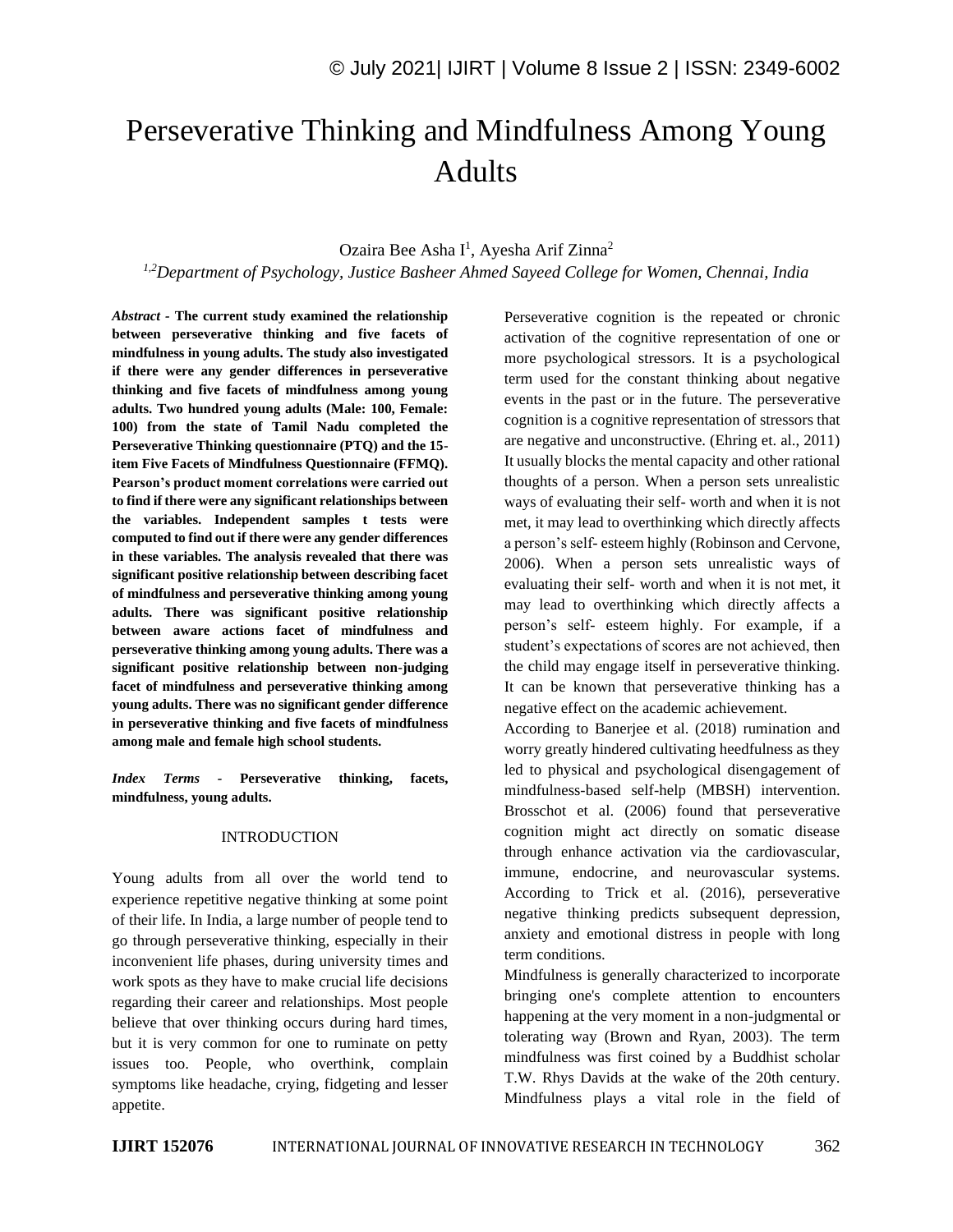psychology. It is used as a way in the treatment of chronic psychopathologies. There are various researchers and theories that bring about a clear focus on the fact that mindfulness helps increase the metacognitive awareness and lowers rumination to foster a healthy well- being both physically and mentally.

Raes et al. (2009) assessed mindfulness and cognitive reactivity to unhappy mood among 164 participants. They found that trait mindfulness is significantly negatively correlated with psychological feature reactivity. According to Deyo et al. (2009), mindfulness contributed to overall welfare of the adult community and reduced rumination and symptoms of depression. It consists of five facets: observing, describing, acting with awareness, non-judging of inner experience and non-reactivity. Descriptions of mindfulness and techniques for developing it begin in eastern spiritual customs, which recommend that mindfulness can be created through the customary act of meditation, and that expansions in certain characteristics like awareness, in sight, wisdom, sympathy, and composure are probably going to result (Goldstein, 2002; Kabat-Zinn, 2000). Thompson (2014) assessed differential relationships of the Five Facets of mindfulness to fret, rumination and transdiagnostic perseverative thought among three independent samples (N1=289, N2= 255, N3= 261). They found that higher here and now awareness foreseen lower perseverative thinking. Non reactivity and non-judgement were considerably negatively associated with attribute worry and rumination severally. Mindfulness may be a healthy brick strategy for each chronic and acute stress because it was related to reduce reactivity and multiply recovery (Ritchie, 2016)

### OBJECTIVES OF THE STUDY

The objectives of the study were as follows:

- To compare perseverative thinking and five facets of mindfulness among male and female young adults.
- To examine the relationship between perseverative thinking and five facets of mindfulness among young adults.

#### **METHODS**

Sample

The convenient sampling method was used for the present study. The sample consisted of 200 young adults from the state of Tamil Nadu in the age range of 18-35 years (mean age: 22 years). Of the 200 young adults, 100 were males (mean age : 23 years) and 100 were females (mean age: 21 years).

#### Procedure of data collection

Data was collected through an online Google form which was shared to the target population. The purpose of the study was explained through the description on the online form. The subjects were encouraged to participate of their free will. Informed consent was taken through their willingness to participate in the study and confidentiality of the responses was guaranteed.

#### Research design

The research design was an ex-post facto research.

Instruments

Two instruments were used, they are:

1) Perseverative Thinking Questionnaire (PTQ)

The Perseverative Thinking Questionnaire (PTQ) was developed by Zetsche, Ehring and Ehlers (2009) and it comprises of 15 items. The questionnaire is scored on a 5-point Likert scale ranging from never (0) to almost always (4). Validation studies reported good internal consistency. The scale has adequate psychometric properties.

2) 15-item Five-Facet Mindfulness Questionnaire

The 15-item Five-Facet Mindfulness Questionnaire (FFMQ) was developed by Baer, R. A., Smith, G. T., Lykins, E., Button, D., Krietemeyer, J., Sauer, S., Walsh, E., Duggan, D. & Williams, J. M. G. (2008). It measures five facets: (1) observing ; (2) describing; (3) acting with awareness; (4) non-judging of inner experience and (5) non-reactivity to inner experience which includes three items for each facet. The questionnaire is scored on a 5- point Likert scale ranging from never or very rarely true(1) to very often or always true (5) for direct items and scoring never(5) and very often (1) for reverse-phrased items. Crocker and Algina (2008) studied that the construct validity of this scale is relatively high and stable across cultures and different age groups.

#### 3). Personal Data Sheet

Demographic information such as initials, age, gender, educational qualification and occupation were collected.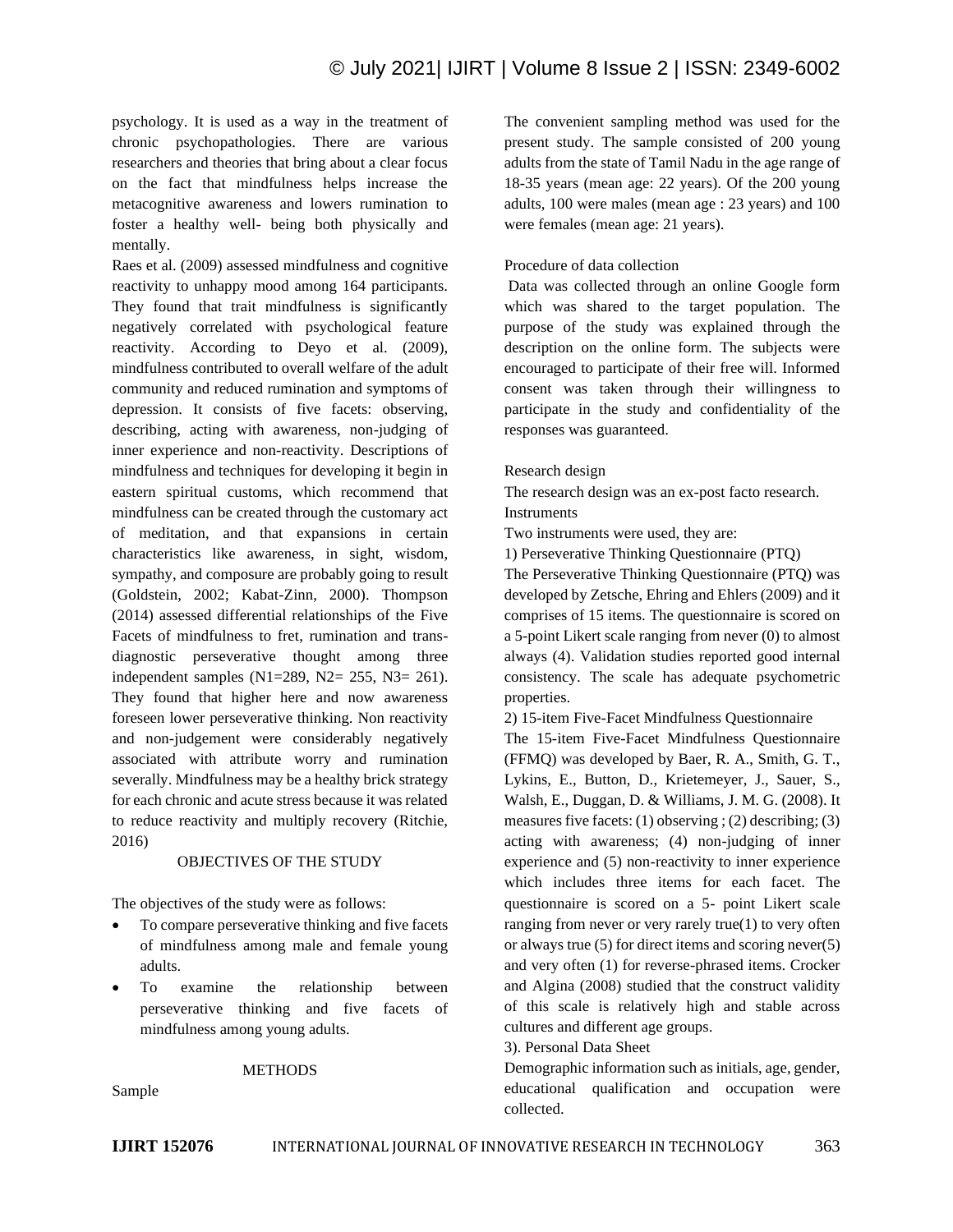Statistical analyses

- Pearson's correlation co-efficient was used to investigate the relationship between perseverative thinking and the five facets of mindfulness.
- Independent samples t-test was used to examine the differences in perseverative thinking and five facets of mindfulness among young adults

### RESULTS AND DISCUSSION

Table 1. Means and t-values for perseverative thinking, observing facet, describing facet, aware actions facet, non-judging facet and non-reactivity facet of mindfulness between male and female young adults.

| Variable                                        | Gende           | N              | Mean  | $t-$ | Significanc |
|-------------------------------------------------|-----------------|----------------|-------|------|-------------|
|                                                 | r               |                | Ś     | valu | e levels    |
|                                                 |                 |                |       | e    |             |
| Perseverativ                                    | Male            | 10             | 24.17 |      | Not         |
| e thinking                                      | young           | $\theta$       |       |      | Significant |
|                                                 | adults          |                | 25.53 | 0.90 |             |
|                                                 | Femal           | 10             |       |      |             |
|                                                 | e               | $\Omega$       |       |      |             |
|                                                 | young           |                |       |      |             |
|                                                 | adults          |                |       |      |             |
| Observing                                       | Male            | 10             | 10.56 |      | Not.        |
| facet                                           | young           | $\theta$       |       | 1.85 | Significant |
|                                                 | adults          |                | 9.91  |      |             |
|                                                 | Femal           | 10             |       |      |             |
|                                                 | e               | $\overline{0}$ |       |      |             |
|                                                 | young           |                |       |      |             |
|                                                 | adults          |                |       |      |             |
| Describing                                      | Male            | 10             | 9.68  |      | Not         |
| facet                                           | young           | $\theta$       |       |      | Significant |
|                                                 | adults          |                | 9.73  | 0.14 |             |
|                                                 | Femal           | 10             |       |      |             |
|                                                 | e               | $\theta$       |       |      |             |
|                                                 | young           |                |       |      |             |
|                                                 | adults          |                |       |      |             |
| Aware                                           | Male            | 10             | 10.84 |      | Not         |
| actions facet                                   | young           | $\overline{0}$ |       |      | Significant |
|                                                 | adults          |                | 11.04 | 0.53 |             |
|                                                 | Femal           | 10             |       |      |             |
|                                                 | e               | 0              |       |      |             |
|                                                 | young           |                |       |      |             |
| Non-judging                                     | adults<br>Male  | 10             | 9.62  |      | Not         |
| facet                                           |                 | $\theta$       |       |      |             |
|                                                 | young<br>adults |                | 9.84  | 0.59 | Significant |
|                                                 | Femal           | 10             |       |      |             |
|                                                 | e               | $\theta$       |       |      |             |
|                                                 | young           |                |       |      |             |
|                                                 | adults          |                |       |      |             |
| Non-                                            | Male            | 10             | 10.24 |      | Not         |
| reactivity                                      | young           | $\theta$       |       |      | Significant |
| facet                                           | adults          |                | 10.63 | 1.36 |             |
|                                                 | Femal           | 10             |       |      |             |
|                                                 | e               | $\theta$       |       |      |             |
|                                                 | young           |                |       |      |             |
|                                                 | adults          |                |       |      |             |
| Indenendent<br>camples t tests were computed to |                 |                |       |      |             |

Independent samples t tests were computed to investigate if there were any gender differences in perseverative thinking and five facets of mindfulness – observing, describing, aware actions, non-judging and non-reactivity facet of mindfulness among male and female young adults. Results indicated that there was no significant gender difference in perseverative thinking between males and females,  $t(198) = -0.905$ . The mean perseverative thinking score obtained by young male adults (M=24.17, SD=10.005) did not significantly differ from the mean score obtained by young female adults (M=25.53, SD=11.196). Similar findings were reported by McEvoy et al. (2019) who investigated repetitive negative thinking as a predictor of anxiety and depressive symptoms among 840 adolescents, they found that repetitive negative thinking was equally related to the variables regardless of their gender or age. Contradictory findings were reported by Johnson & Whisman (2013) who examined the gender distinction in rumination among 14321 adults, they found that women had higher ruminating scores than men; however the impact size in rumination was small. there was no significant difference in observing facet of mindfulness between males and females,  $t(198) = 1.85$ . The mean observing facet scores obtained by young male adults (M=10.56, SD=2.212) did not significantly differ from the mean score obtained by young female adults (M=9.91, SD=2.726). There was no significant difference in describing facet of mindfulness between males and females, t  $(198) = -0.143$ . The mean describing facet scores obtained by young male adults (M=9.68, SD=2.295) did not significantly differ from the mean score obtained by young female adults (M=9.73, SD=2.631). There was no significant gender difference in acting with awareness facet of mindfulness between males and females,  $t(198) = -$ 0.536. The mean scores obtained by young male adults (M=10.84, SD=2.553) did not significantly differ from the mean score obtained by young female adults (M=11.04, SD=2.718). There was no significant gender difference in non-judging of inner experience facet of mindfulness between males and females, t  $(198) = -0.596$ . The mean scores obtained by young male adults  $(M=9.62, SD=2.585)$  did not significantly differ from the mean score obtained by young female adults (M=9.84, SD=2.627). There was no significant gender difference in non-reactivity facet of mindfulness between males and females,  $t(198) = -$ 1.368. The mean scores obtained by young male adults  $(M=10.24, SD=1.97)$  did not significantly differ from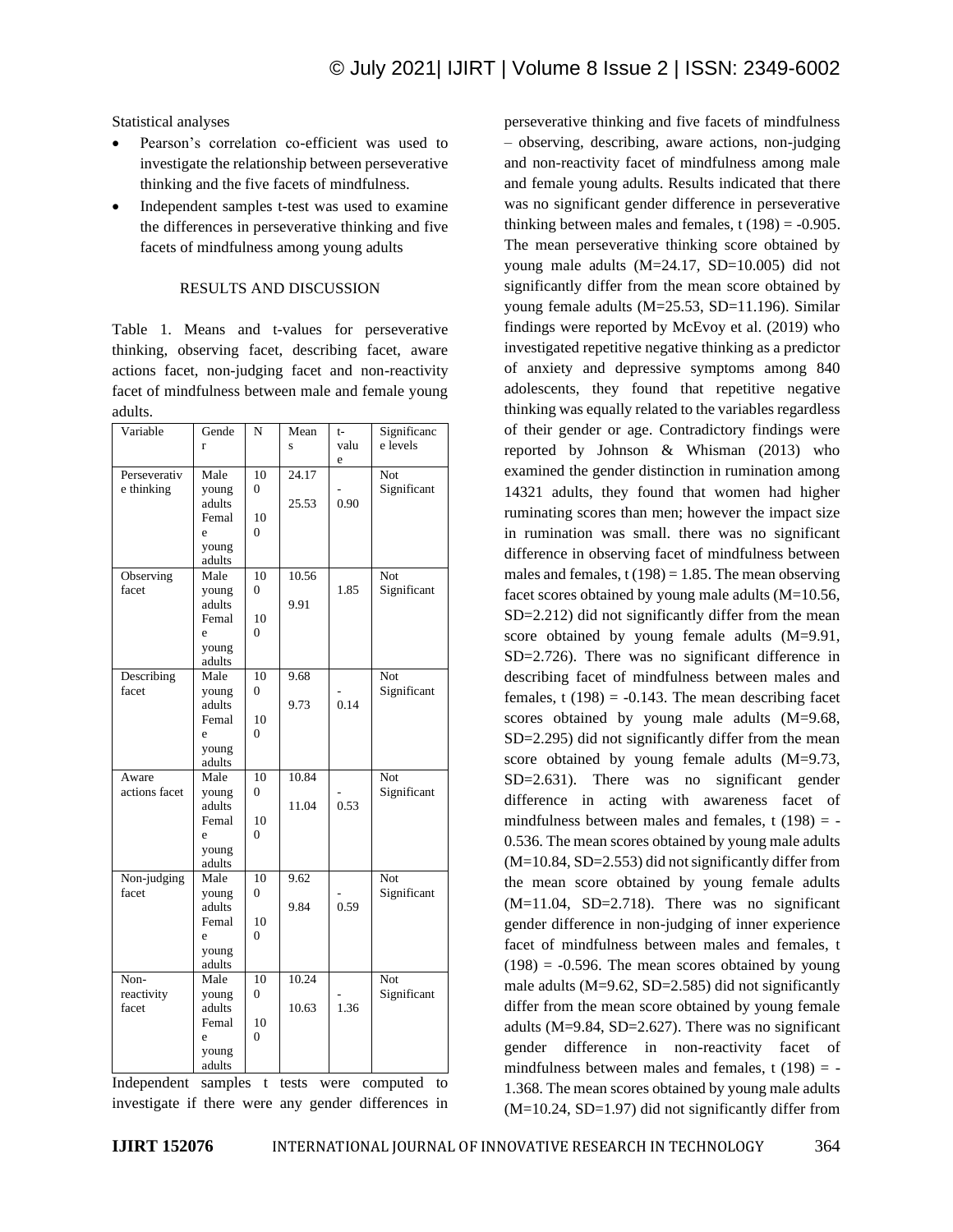the mean score obtained by young female adults (M=10.63, SD=2.058). Contradictory studies were reported by Alispahic & Hasanbegovic-Anic (2017) who investigated age and gender difference in mindfulness among 441 general public of European nation, they found that there was a big gender distinction within the population wherever ladies scored higher within the observant aspect and males scored higher within the acting with awareness aspect of mindfulness.

Table 2. Pearson's Product-Moment Correlations of Perseverative thinking with five facets of mindfulness

| Variables            | Perseverative thinking |
|----------------------|------------------------|
| Observing facet      | $-0.01$ NS             |
| Describing facet     | $-0.15*$               |
| Aware actions facet  | $-0.50**$              |
| Non-judging facet    | $-0.53**$              |
| Non-reactivity facet | $-0.01$ <sub>NS</sub>  |
| Note                 |                        |

NS – Not Significant

\*\*p<.01

Pearson's product moment correlations were computed to assess the relationships between perseverative thinking and five facets of mindfulness. It was found that the correlation coefficient between observing facet of mindfulness and perseverative thinking was not significant,  $r(198) = -0.015$ . The results indicated that there was no significant relationship between observing facet of mindfulness and perseverative thinking. . This shows that the ability of individuals to see, feel and perceive the internal and external world around them seems to be unrelated when they are ruminating negative thoughts. It was evident from the results that the correlation coefficient between describing facet of mindfulness and perseverative thinking was significant,  $r(198) = -$ 0.153,  $p<0.05$ . The results indicated that there was a significant negative relationship between describing facet of mindfulness and perseverative thinking. This shows that individuals who are able to label their experience and express them in proper context tend to show very less ruminative thinking about any negative incidents. Similar findings were reported by Raes & Williams (2010) who investigated the relationship between mindfulness and uncontrollability of ruminative thinking among 164 students, they found that there was a significant negative relationship between mindfulness and ruminative thinking. It was

found that the correlation coefficient between aware actions facet of mindfulness and perseverative thinking was significant,  $r(198) = -0.503$ ,  $p<0.01$ . The results indicated that there was a significant negative relationship between aware actions facet of mindfulness and perseverative thinking. This shows that individuals who can act out of quick judgement and are aware of every stimulus around them tend to show lesser ability of over thinking about their negative experiences. Similar findings were reported by Burg & Michalak (2011) who examined the relationship between mindfulness, rumination and repetitive negative thinking employing a newly developed paradigm for the assessment of mindfulness among 48 undergraduates; they found that the flexibility to remain advertently connected with breath was negatively related with the measures of rumination and repetitive negative thinking. It was found that the correlation coefficient between nonjudging facet of mindfulness and perseverative thinking was significant,  $r(198) = -0.538$ ,  $p<0.01$ . The results indicated that there was a significant negative relationship between non-judging facet of mindfulness and perseverative thinking. This shows that individuals who let their inner critic to take a toll on their happiness and inner state of mind tend to hold a lot of ruminative thoughts. It can be observed from the results that the correlation coefficient between nonreactivity facet of mindfulness and perseverative thinking was not significant,  $r(198) = -0.019$ . This indicated that there was a no significant relationship between non-reactivity facet of mindfulness and perseverative thinking. This shows that the ability of individuals to actively detach from negative thoughts and emotions so that they choose not to react to them seem to be unrelated to continuous thinking about any negative events in the past or even in the future.

#### **CONCLUSIONS**

The study compared perseverative thinking and five facets of mindfulness among male and female young adults. The study also examined the relationship between perseverative thinking and five facets of mindfulness.

There was no significant difference in perseverative thinking between male and female young adults. There was no significant difference in the Observing facet, Describing facet, aware actions facet, non-judging

<sup>\*</sup>p $< 0.05$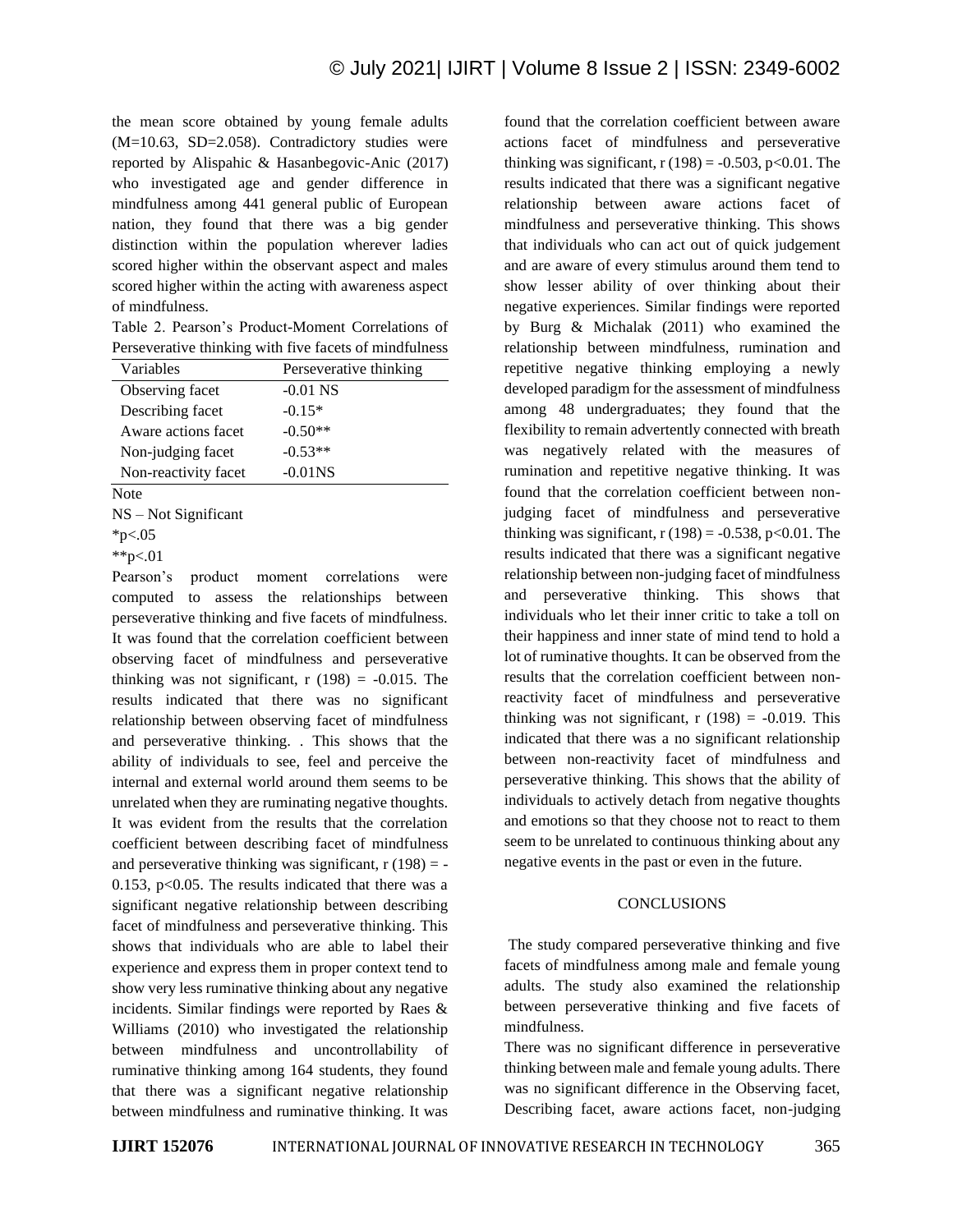facet and non-reactivity facet of mindfulness between male and female young adults.

There was no significant relationship between the Observing facet and non-reactivity to inner experience facet of mindfulness with perseverative thinking among young adults. There was a significant negative relationship between the Describing facet, aware actions facet and non-judging facet of mindfulness with perseverative thinking among young adults.

## IMPLICATIONS OF THE STUDY

From the conclusions, it can be inferred that individual with higher levels of perseverative thinking tend to have lesser levels of mindfulness. The tendency of lowering one's ruminative thinking can be brought in by practicing mindfulness, exercising growth mind set and being more aware of happenings around them. Guided mindfulness meditation and systematic mindfulness training with a few relaxation techniques may help in bringing down their level in perseverative thinking and thereby prevent excessive worry which might lead to depression.

## LIMITATIONS OF THE STUDY

- 1. The study was conducted only on a sample size 200 male and female young adults.
- 2. The study was restricted only to people in the age group 18-35 years from Chennai city.

#### SUGGESTIONS FOR FURTHER RESEARCH

- 1. A larger sample can be studied.
- 2. The study can also be carried out on middle and older adults, to study perseverative thinking and mindfulness across all the three age groups.
- 3. The relationship between rumination, mindfulness and other psychological variables such as anxiety, self-esteem, cognitive reactivity, worry and quality of life can be investigated.

#### REFERENCES

[1] Alispahic, S., & Hasanbegovic-Anic, E. (2017). Mindfulness: Age and gender differences on a Bosnian sample. Psychological Thought, 10(1), 155–166. https://doi.org/10.5964/psyct.v10i1.224

- [2] Baer, R. A., Smith, G. T., Hopkins, J., Krietemeyer, J., & Toney, L. (2006). Using Self-Report Assessment Methods to Explore Facets of Mindfulness. Assessment, 13(1), 27–45. doi:10.1177/1073191105283504
- [3] Banerjee, M., Cavanagh, K., & Strauss, C. (2018). Barriers to Mindfulness: a Path Analytic Model Exploring the Role of Rumination and Worry in Predicting Psychological and Physical Engagement in an Online Mindfulness-Based Intervention. Mindfulness, 9(3), 980–992. https://doi.org/10.1007/s12671-017-0837-4
- [4] Brosschot, J. F., Gerin, W., & Thayer, J. F. (2006). The perseverative cognition hypothesis: A review of worry, prolonged stress-related physiological activation, and health. Journal of Psychosomatic Research, 60(2), 113–124. https://doi.org/10.1016/j.jpsychores.2005.06.074
- [5] Brown, K. W., & Ryan, R. M. (2003). The benefits of being present: Mindfulness and its role in psychological well-being. Journal of Personality and Social Psychology, 84, 822-848.
- [6] Burg, J. M., & Michalak, J. (2011). The healthy quality of mindful breathing: Associations with rumination and depression. Cognitive Therapy and Research, 35(2), 179–185. https://doi.org/10.1007/s10608-010-9343-x
- [7] Deyo, M., Wilson, K. A., Ong, J., & Koopman, C. (2009). Mindfulness and Rumination: Does Mindfulness Training Lead to Reductions in the Ruminative Thinking Associated With Depression? Explore: The Journal of Science and Healing, 5(5), 265–271. https://doi.org/10.1016/j.explore.2009.06.005
- [8] Ehring, T., Zetsche, U., Weidacker, K., Wahl, K., Schönfeld, S., and Ehlers, A. (2011). The Perseverative Thinking Questionnaire (PTQ): validation of a content-independent measure of repetitive negative thinking. J. Behav. Ther. Exp.Psychiatry42,225–

232.doi:10.1016/j.jbtep.2010.12.003

[9] Goldstein, J. (2002). One Dharma: The emerging Western Buddhism. San Francisco: Harper Collins. Kabat-Zinn, J. (2000). Indra's net at work: The mainstreaming of Dharma practice in society. In G. Watson & S. Batchelor (Eds.), The psychology of awakening: Buddhism, science, and our day-to-day lives (pp. 225-249). North Beach, ME: Weiser.